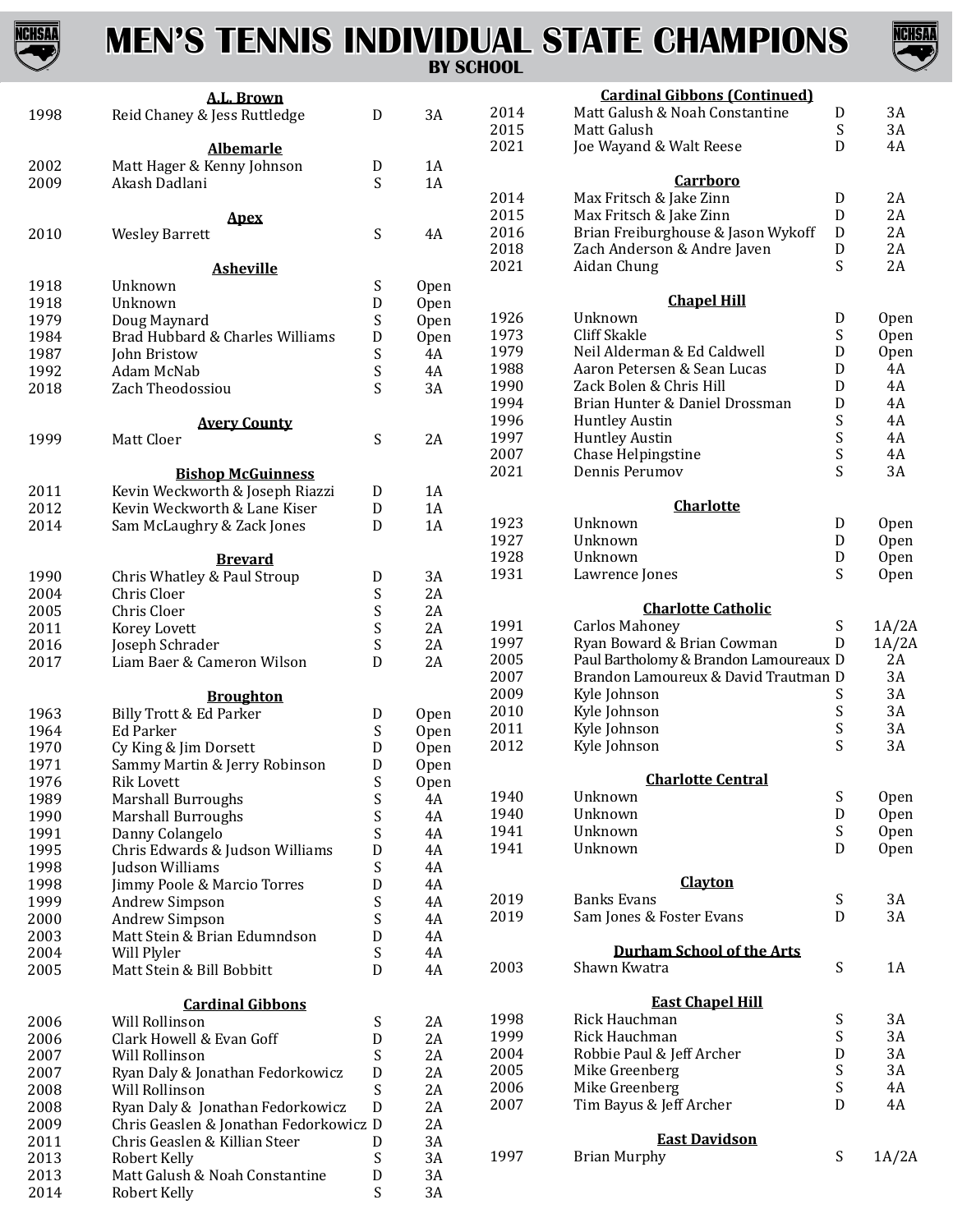

## **MEN'S TENNIS INDIVIDUAL STATE CHAMPIONS**



**BY SCHOOL**

|      | <b>East Mecklenburg</b>                                |                           |             |      | Grimsley                                         |                               |             |
|------|--------------------------------------------------------|---------------------------|-------------|------|--------------------------------------------------|-------------------------------|-------------|
| 1975 | Hap Core                                               | S                         | <b>Open</b> | 1973 | Steve Vaughn & Robbie Brady                      | D                             | <b>Open</b> |
| 1975 | Skipper Goldfarb & Randy Kritzer                       | ${\rm D}$                 | <b>Open</b> | 1994 | Mike Berger                                      | S                             | 4A          |
| 1992 | Tim Shaw & John Webb                                   | D                         | 4A          | 1996 | Deval Desai & John Mark Pool                     | D                             | 4A          |
|      |                                                        |                           |             | 2008 | Connor Sherwood & Jon Roy                        | D                             | 4A          |
|      | <b>Eastern Wayne</b>                                   |                           |             | 2021 | Carl Thomas Gedlitschka                          | S                             | 4A          |
| 2003 | Charlie Drew                                           | S                         | 3A          |      |                                                  |                               |             |
|      |                                                        |                           |             |      | <b>Hanes</b>                                     |                               |             |
|      | Elkin                                                  |                           |             | 1942 | Unknown                                          | $\mathbf D$                   | Open        |
| 1995 | Willie Ballard                                         | S                         | 1A/2A       |      |                                                  |                               |             |
| 1996 | Mantle Nance & Chad Winebarger                         | $\mathbf D$               | 1A/2A       |      | <b>Henderson</b>                                 |                               |             |
| 1998 | Chad Winebarger                                        | S                         | 1A          | 1958 | <b>Billy Stone</b>                               | $\boldsymbol{\mathsf{S}}$     | <b>Open</b> |
| 1999 | David Shelburne & John Martin                          | D                         | 1A          |      |                                                  |                               |             |
| 2001 | Peter Mariani & Jimmy Pearson                          | $\mathbf D$               | 1A          |      | Hendersonville                                   |                               |             |
| 2003 | Matt Mariani & Daniel Blevins                          | D                         | 1A          | 1988 | Paul Goebel                                      | $\boldsymbol{\mathsf{S}}$     | 1A/2A       |
| 2004 | Matt Mariani & Alex Woodward                           | D                         | 1A          | 1989 | Paul Goebel                                      | S                             | 1A/2A       |
| 2005 | Matt Mariani & Matt Wurdeman                           | $\mathbf D$               | 1A          | 1989 | Ryan Kudva & Dan Krug                            | D                             | 1A/2A       |
| 2006 | Matt Wurdeman & Nick Holcomb                           | ${\rm D}$                 | 1A          | 1990 | Paul Goebel                                      | $\boldsymbol{\mathsf{S}}$     | 1A/2A       |
| 2012 | <b>Tyler Macy</b>                                      | $\boldsymbol{\mathsf{S}}$ | 1A          | 1990 | Ryan Kudva & Jason Thomas                        | D                             | 1A/2A       |
| 2013 | Tyler Macy & Ryan Schell                               | ${\rm D}$                 | 1A          | 1992 | Matt Yelverton                                   | S                             | 1A/2A       |
| 2014 | Ryan Schell                                            | $\boldsymbol{\mathsf{S}}$ | 1A          | 1999 | Jeremy Ledford                                   | S                             | 1A          |
| 2016 | Ryan Macy                                              | $\boldsymbol{\mathsf{S}}$ | 1A          | 2000 | Jeremy Ledford                                   | S                             | 1A          |
| 2018 | Ryan Macy                                              | S                         | 1A          | 2001 | Jeff Alexander                                   | $\mathbf S$                   | 1A          |
|      |                                                        |                           |             | 2007 | <b>Tyler Grove</b>                               | $\mathbf S$                   | 1A          |
|      | <b>Forestview</b>                                      |                           |             | 2008 | Tyler Grove & Robert Beal                        | ${\rm D}$                     | 1A          |
| 2000 | Kyle Craft & Drew Henry                                | D                         | 3A          | 2013 | Jacob Fuqua                                      | S                             | 1A          |
|      |                                                        |                           |             |      |                                                  |                               |             |
|      | <b>Freedom</b>                                         |                           |             |      | <b>Hibriten</b>                                  |                               |             |
| 1986 | John Yancey                                            | S                         | 3A/4A       | 1991 | Georg Gade & Chad Lefteris                       | D                             | 3A          |
|      |                                                        |                           |             | 1992 | Chad Lefteris & Jay Griffin                      | D                             | 3A          |
|      | Goldsboro                                              |                           |             |      |                                                  |                               |             |
| 1923 | Unknown                                                | $\boldsymbol{\mathsf{S}}$ | Open        |      | <b>Hickory</b>                                   |                               |             |
| 1952 | <b>Ed Caviness</b>                                     | $\boldsymbol{\mathsf{S}}$ | Open        | 1989 | David Kim & Scott Stone                          | D                             | 4A          |
| 1953 | <b>Ed Caviness</b>                                     | S                         | Open        | 2003 | Zack Williams & Andrew Crone                     | D                             | 3A          |
| 1954 | <b>Ed Caviness</b>                                     | $\boldsymbol{\mathsf{S}}$ | <b>Open</b> | 2006 | Andrew Crone                                     | S                             | 3A          |
| 1961 | Ray Stallings & Alan Weil                              | D                         | Open        | 2021 | Griffin Lovern & Costen Holtzman                 | D                             | 3A          |
| 1962 | Ray Stallings & Kay Stallings                          | D                         | Open        |      |                                                  |                               |             |
|      |                                                        |                           |             | 1982 | <b>High Point Central</b><br><b>Hayes Dallas</b> | S                             |             |
|      | Graham                                                 |                           |             |      |                                                  |                               | Open        |
| 1995 | Stuart Melvin & Jeremy Wyrick                          | ${\rm D}$                 | 1A/2A       |      | <b>Hillside</b>                                  |                               |             |
| 2000 | Travis Huffman & Michael Jakielski                     | D                         | - 1A        | 1970 | John Lucas                                       |                               |             |
|      |                                                        |                           |             | 1971 | John Lucas                                       | ${\sf S}$<br>$\boldsymbol{S}$ | Open        |
|      | <b>Grainger</b>                                        |                           |             | 1972 |                                                  | S                             | Open        |
| 1955 | Marshall Happer                                        | S                         | Open        |      | John Lucas                                       |                               | <b>Open</b> |
| 1956 | Marshall Happer                                        | S                         | Open        |      | <b>Hough</b>                                     |                               |             |
|      | <b>Green Hope</b>                                      |                           |             | 2018 | Will Crane & Ryan Mangiapane                     | $\mathbf D$                   | 4A          |
| 2017 | Ben Wayand                                             | $\boldsymbol{\mathsf{S}}$ | 4A          |      |                                                  |                               |             |
| 2019 | Vivek Ramesh & Vineet Ramesh                           | ${\rm D}$                 | 4A          |      | <b>Hunt</b>                                      |                               |             |
|      |                                                        |                           |             | 1985 | Jim Rogerson                                     | $\boldsymbol{S}$              | Open        |
| 2004 | <b>Greene Central</b><br>Andrew Hulbert & Brent Darden |                           | 2A          | 1988 | Jim Rogerson                                     | S                             | 4A          |
|      |                                                        | D                         |             |      |                                                  |                               |             |
|      | Greensboro                                             |                           |             |      | <b>Iordan</b>                                    |                               |             |
| 1924 | William Scott                                          | S                         | Open        | 1993 | Manlio Goetzl & Ivan Miletic                     | ${\bf D}$                     | 4A          |
| 1924 | William Scott & Clement Penn                           | ${\rm D}$                 | Open        |      |                                                  |                               |             |
| 1925 | William Scott                                          | $\boldsymbol{\mathsf{S}}$ | <b>Open</b> |      | <b>Kings Mountain</b>                            |                               |             |
| 1947 | Curtis Laughlin & Raymond Herbin                       | ${\rm D}$                 | Open        | 1987 | <b>Bryan Jones</b>                               | $\boldsymbol{\mathsf{S}}$     | 3A          |
| 1956 | Doug Orr & James Spence                                | D                         | Open        |      |                                                  |                               |             |
| 1957 | Doug Orr & James Spence                                | D                         |             |      | <b>Kinston</b>                                   |                               |             |
|      |                                                        |                           | <b>Open</b> | 1972 | Mike DeLuise & Randy Bailey                      | D                             | <b>Open</b> |
|      |                                                        |                           |             |      |                                                  |                               |             |
|      |                                                        |                           |             |      | Lodfond                                          |                               |             |

|      | Ledford                        |    |
|------|--------------------------------|----|
| 2019 | Chris Hartzell & Brenner White | 2A |
| 2021 | Chris Hartzell & Sam Kruse     | 2A |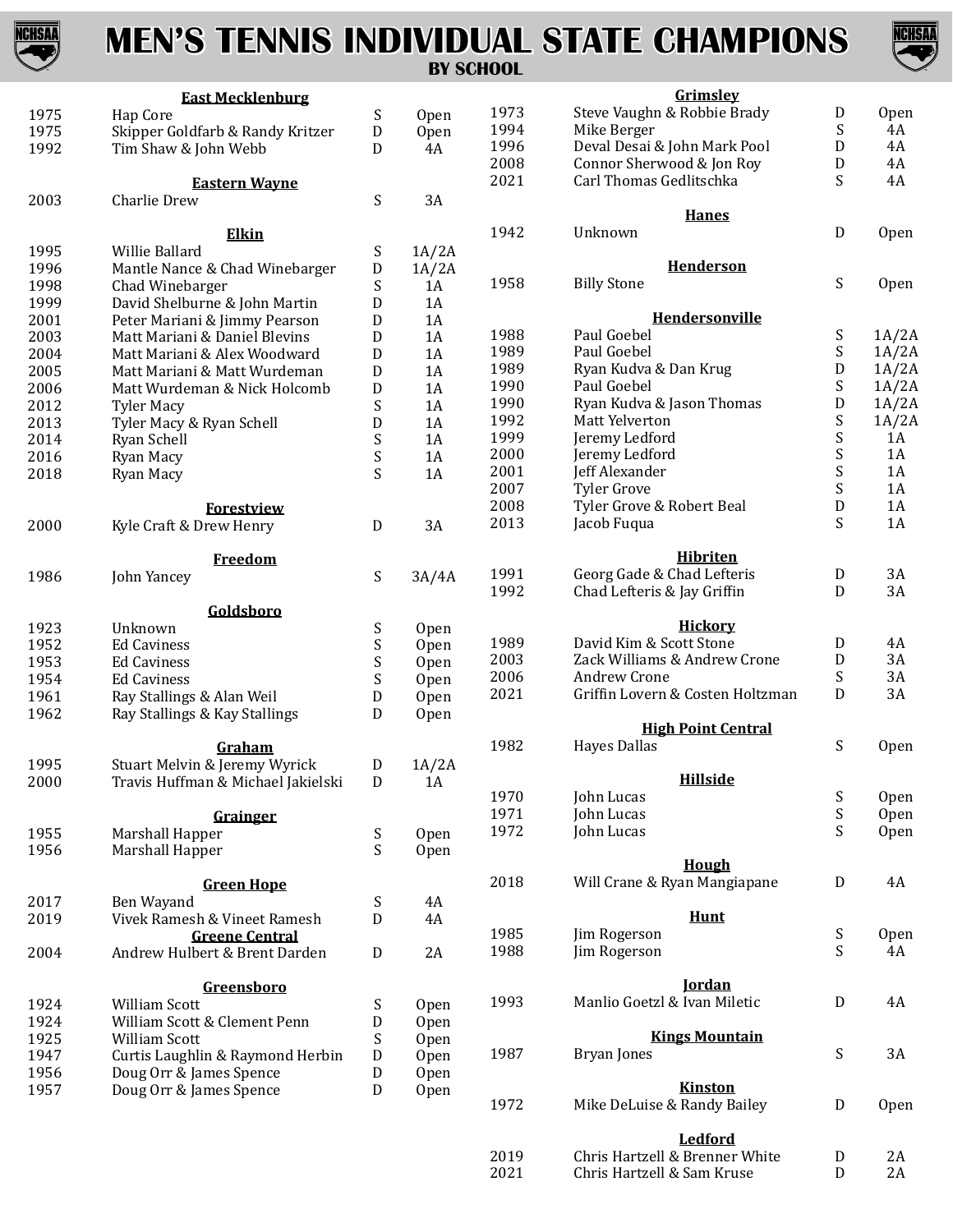

# **MEN'S TENNIS INDIVIDUAL STATE CHAMPIONS**



#### **BY SCHOOL**

|      | Lexington                              |                           |             |      | <b>Newton-Conover</b>             |                           |             |
|------|----------------------------------------|---------------------------|-------------|------|-----------------------------------|---------------------------|-------------|
| 1925 | Unknown                                | D                         | Open        | 1986 | <b>Brian Riley</b>                | S                         | 1A/2A       |
| 1987 | Eric Biesecker & Peter Lowder          | D                         | 1A/2A       | 2010 | Will Huggins & Hang Lak Choi      | $\mathbf D$               | 2A          |
| 1993 | Phillip Everhart & Charlie Ripple      | D                         | 3A          | 2011 | Ryan Lampe & Hang Lak Choi        | D                         | 2A          |
| 2001 | Matt Simeon & Chad Frye                | D                         | 2A          | 2012 | Ryan Lampe & John Tate            | $\mathbf D$               | 2A          |
|      |                                        |                           |             | 2013 | Tyler Barrymore & John Tate       | D                         | 2A          |
|      | <b>Lincoln Charter</b>                 |                           |             | 2017 | Brann Reid                        | S                         | 2A          |
| 2018 | Parker Powell & Jackson Law            | D                         | 1A          | 2018 | Brann Reid                        | S                         | 2A          |
|      |                                        |                           |             | 2019 | Brann Reid                        | S                         | 2A          |
|      | <b>Marvin Ridge</b>                    |                           |             |      |                                   |                           |             |
| 2010 | Andrew Treske & Joey Hatala            | D                         | 3A          |      | <b>North Mecklenburg</b>          |                           |             |
| 2015 | Hayden Wohlfarth & Woody Watson        | D                         | 3A          | 1961 | James Causey                      | S                         | <b>Open</b> |
| 2016 | George Lovitt                          | $\boldsymbol{\mathsf{S}}$ | 3A          | 1962 | James Causey                      | S                         | Open        |
| 2016 | John Hatala & Avanish Madhavaram       | D                         | 3A          |      |                                   |                           |             |
|      |                                        |                           |             |      | <b>North Rowan</b>                |                           |             |
|      | <b>Middle Creek</b>                    |                           |             | 1988 | Brian Koontz & Dennis Berlien     | $\mathbf D$               | 1A/2A       |
| 2013 | Nick Stachowiak                        | S                         | 4A          |      |                                   |                           |             |
| 2015 | Nick Stachowiak                        | $\boldsymbol{\mathsf{S}}$ | 4A          |      | <b>Northern Durham</b>            |                           |             |
| 2016 | Nick Stachowiak                        | S                         | 4A          | 2010 | Pierce Hoover & Robert Jenkins    | $\mathbf D$               | 4A          |
|      |                                        |                           |             |      |                                   |                           |             |
|      | <b>Millbrook</b>                       |                           |             |      | <b>Northwest Cabarrus</b>         |                           |             |
| 2000 | Andrew Marshall & Nick Rose            | D                         | 4A          | 1990 | Jason Garner                      | $\boldsymbol{\mathsf{S}}$ | 3A          |
| 2009 | Sean Weber & Quinn Carmean             | D                         | 4A          |      |                                   |                           |             |
| 2011 | Quinn Carmean & Sean Carmean           | $\mathbf D$               | 4A          |      | <b>Oak Ridge</b>                  |                           |             |
|      |                                        |                           |             | 1917 | Unknown                           | $\mathbf D$               | <b>Open</b> |
|      | <b>Monroe</b>                          |                           |             | 1921 | Unknown                           | $\mathbf D$               | <b>Open</b> |
| 1987 | <b>Taft Mills</b>                      | S                         | 1A/2A       | 1922 | Unknown                           | S                         | <b>Open</b> |
|      |                                        |                           |             | 1922 | Unknown                           | D                         | <b>Open</b> |
|      | <b>Mount Airy</b>                      |                           |             |      |                                   |                           |             |
| 1993 | Ahad Athar                             | $\boldsymbol{\mathsf{S}}$ | 1A/2A       |      | Page                              |                           |             |
| 1994 | Derek Slate                            | $\boldsymbol{\mathsf{S}}$ | 1A/2A       | 1966 | Robert Tate & Unknown             | $\mathbf D$               | <b>Open</b> |
| 1996 | Ahad Athar                             | $\mathbf S$               | 1A/2A       | 1967 | <b>Robert Tate</b>                | S                         | <b>Open</b> |
| 1998 | Lee Bowman & D.J. Conrad               | D                         | 1A          | 1967 | Lee & Unknown                     | D                         | <b>Open</b> |
| 2002 | Justin Wagoner                         | $\boldsymbol{\mathsf{S}}$ | 1A          | 1978 | Vance Schiffman & Johnny Rountree | $\mathbf D$               | <b>Open</b> |
| 2004 | William John                           | S                         | 1A          | 1983 | Walker Poole & John Stubblefield  | ${\rm D}$                 | <b>Open</b> |
| 2005 | William John                           | $\boldsymbol{\mathsf{S}}$ | 1A          | 1985 | John Stubblefield & John Grove    | ${\rm D}$                 | Open        |
| 2007 | Nick John & Matt Johnson               | ${\bf D}$                 | 1A          | 2001 | John Isner                        | S                         | 4A          |
| 2009 | Nick John & Brooks Mayberry            | $\mathbf D$               | 1A          | 2012 | Austin Ansari                     | S                         | 4A          |
| 2010 | Nicholas John                          | S                         | 1A          | 2016 | Hardy Brown & Jack Oldis          | D                         | 4A          |
| 2010 | Matt Kessler & Brooks Mayberry         | D                         | 1A          |      |                                   |                           |             |
|      | <b>Mount Pleasant</b>                  |                           |             |      | <b>Panther Creek</b>              |                           |             |
| 1991 | Jason Yoxtheimer & Jamie Yoxtheimer D  |                           | 1A/2A       | 2018 | <b>Trice Pickens</b>              | ${\mathsf S}$             | 4A          |
| 1992 | Jamie Yoxtheimer & Andy Correll        | D                         | 1A/2A       |      | <b>Pine Lake Prep</b>             |                           |             |
|      |                                        |                           |             | 2015 | Max Vicario                       | S                         | 1A          |
|      | <b>Myers Park</b>                      |                           |             | 2017 | Max Vicario                       | $\boldsymbol{S}$          | 1A          |
| 1965 | Milt Haslam                            | S                         | <b>Open</b> | 2021 | Tyler Ramanata                    | S                         | 1A          |
| 1966 | Milt Haslam                            | ${\sf S}$                 | Open        |      |                                   |                           |             |
| 1974 | John Sadri                             | $\boldsymbol{\mathsf{S}}$ | Open        |      | <b>Pinecrest</b>                  |                           |             |
| 1974 | Scott Dillon & Dee Kessler             | D                         | Open        | 1980 | Tony Bass & David Blue            | ${\rm D}$                 | Open        |
| 1978 | Mark Dillon                            | S                         | Open        |      |                                   |                           |             |
| 1997 | Whit Hanson & Steve Ratcliffe          | D                         | 4A          |      | <b>Polk County</b>                |                           |             |
| 2002 | Stuart Lynas & Dennis Myers            | ${\bf D}$                 | 4A          | 2019 | Ryan Heider                       | $\boldsymbol{\mathsf{S}}$ | 1A          |
| 2003 | Dennis Myers                           | $\boldsymbol{\mathsf{S}}$ | 4A          |      |                                   |                           |             |
| 2019 |                                        | S                         |             |      | Providence                        |                           |             |
|      | Mark Dillon                            |                           | 4A          | 1999 | Scott Curry & Chad York           | $\mathbf D$               | 4A          |
|      | <b>NC School of Science &amp; Math</b> |                           |             |      |                                   |                           |             |
| 2011 | Russell Turner                         | S                         | 1A          |      |                                   |                           |             |
|      |                                        |                           |             |      |                                   |                           |             |
|      | <b>New Hanover</b>                     |                           |             |      |                                   |                           |             |
| 1969 | Herb McKim & Joe Murchison             | D                         | Open        |      |                                   |                           |             |
| 2018 | Griffith Waren & Westley Gaines        | $\mathbf D$               | 3A          |      |                                   |                           |             |
|      |                                        |                           |             |      |                                   |                           |             |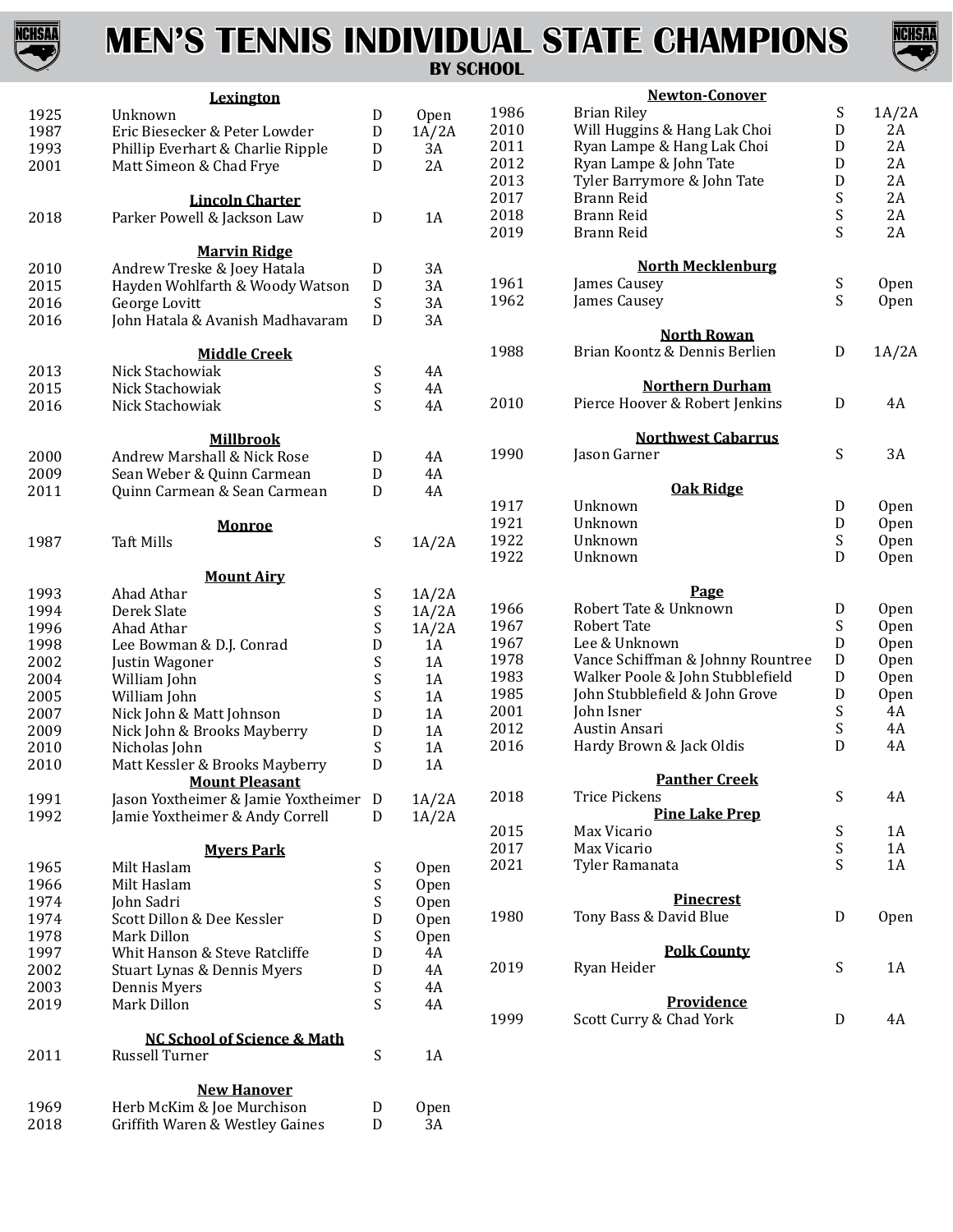

### **MEN'S TENNIS INDIVIDUAL STATE CHAMPIONS BY SCHOOL**



|      | <b>R.J. Reynolds</b>               |                           |       |      | <b>South Iredell</b>               |                           |             |
|------|------------------------------------|---------------------------|-------|------|------------------------------------|---------------------------|-------------|
| 1938 | Moyer Hendrix                      | S                         | Open  | 1995 | Patrick Hauser                     | $\boldsymbol{\mathsf{S}}$ | 3A          |
| 1938 | Unknown                            | D                         | Open  | 1997 | Patrick Hauser & Jeff Eudy         | $\mathbf D$               | 3A          |
| 1942 | Berkley Ingram                     | S                         | Open  |      |                                    |                           |             |
| 1965 | Cliff Pearce & Clark Wilcox        | D                         | Open  |      | <b>South Mecklenburg</b>           |                           |             |
| 1976 | Phillip Milne & Waylon Dudley      | D                         | Open  | 1980 | Wayne Hearn                        | S                         | Open        |
| 1977 | Mark Timmons & Waylon Dudley       | ${\rm D}$                 | Open  | 1981 | John Frye & David Siddons          | D                         | Open        |
| 2009 | Robbie Mudge                       | S                         | 4A    |      |                                    |                           |             |
| 2011 | Robbie Mudge                       | S                         | 4A    |      | <b>Southwest Guilford</b>          |                           |             |
| 2012 | Chad Hoskins & Paul Yamane         | ${\rm D}$                 | 4A    | 2004 | Mason Schermerhorn                 | S                         | 3A          |
| 2013 | Jack Riazzi & Paul Yamane          | D                         | 4A    |      |                                    |                           |             |
|      |                                    |                           |       |      | <b>St. Pauls</b>                   |                           |             |
|      | <b>Raeford</b>                     |                           |       | 2009 | <b>Ethan Caudell</b>               | S                         | 2A          |
| 1921 | Unknown                            | S                         | Open  | 2010 | Ethan Caudell                      | S                         | 2A          |
|      |                                    |                           |       |      |                                    |                           |             |
|      | <b>Ragsdale</b>                    |                           |       |      | <b>Statesville</b>                 |                           |             |
| 2006 | Trey Chatman & Ryan Kerr           | $\mathbf D$               | 3A    | 1995 | Robert Kurrle & Jamie Rudd         | $\mathbf D$               | 3A          |
|      |                                    |                           |       | 2007 | Preston Spencer                    | $\boldsymbol{S}$          | 3A          |
|      | Raleigh                            |                           |       | 2008 | Luke Gillis & Tripp Hawkins        | ${\rm D}$                 | 3A          |
| 1930 | Harvey Harris                      | $\boldsymbol{\mathsf{S}}$ | Open  | 2009 | Tripp Hawkins & Parks Thompson     | ${\rm D}$                 | 3A          |
| 1931 | Harris & Lynch                     | D                         | Open  | 2012 | Parks Thompson & Julian Hawkins    | ${\rm D}$                 | 3A          |
|      |                                    |                           |       |      |                                    |                           |             |
|      | <b>Raleigh Charter</b>             |                           |       |      | <b>T.C. Roberson</b>               |                           |             |
| 2015 | Harrison Tseng & Joseph Fisher     | D                         | 1A    | 1984 | Jimmy Wellbaecher                  | S                         | <b>Open</b> |
| 2016 | Harrison Tseng & Revnant Birla     | ${\rm D}$                 | 1A    | 1987 | Matt Price & Hank Garbee           | D                         | 3A          |
| 2017 | Harrison Tseng & Joseph Fisher     | $\mathbf D$               | 1A    | 1994 | Henrique Van Der Laars & Tony Duda | $\mathbf D$               | 3A          |
| 2021 | Griffin Whalen & Ethan Meyerhoffer | $\mathbf D$               | 1A    | 1999 | Michael Kaczorowski & Bryan Getson | ${\rm D}$                 | 3A          |
|      |                                    |                           |       | 2000 | <b>Brad Pomeroy</b>                | $\boldsymbol{\mathsf{S}}$ | 3A          |
|      | <b>Research Triangle</b>           |                           |       | 2001 | <b>Brad Pomeroy</b>                | $\mathbf S$               | 3A          |
| 2019 | Ronik Grewal & Sebastian Rodriguez | D                         | 1A    | 2001 | Jonathan Clark & J.D. Gudger       | D                         | 3A          |
|      |                                    |                           |       | 2002 | <b>Brad Pomeroy</b>                | $\boldsymbol{\mathsf{S}}$ | 3A          |
|      | <b>Roanoke Rapids</b>              |                           |       | 2008 | Jacob Wright                       | S                         | 3A          |
| 1998 | Dennis Lerchi                      | S                         | 2A    |      |                                    |                           |             |
|      |                                    |                           |       |      | <b>Terry Sanford</b>               |                           |             |
|      | <b>Rocky Mount</b>                 |                           |       | 1986 | Chris Collins & Chip Collins       | ${\rm D}$                 | 3A/4A       |
| 1948 | Unknown                            | D                         | Open  | 1987 | Chris Collins & Chip Collins       | D                         | 4A          |
| 1954 | Unknown                            | $\mathbf D$               | Open  | 1995 | David Cheatwood                    | $\boldsymbol{\mathsf{S}}$ | 4A          |
| 1958 | Blarnie Tanner & Ed Dunn           | ${\bf D}$                 | Open  | 2001 | Stephen Mantzouris & Bryant Tran   | ${\rm D}$                 | 4A          |
| 1959 | <b>Blarnie Tanner</b>              | S                         | Open  | 2002 | Andy Orban                         | $\boldsymbol{\mathsf{S}}$ | 4A          |
|      |                                    |                           |       | 2004 | Andy Orban & Kenny Warner          | $\mathbf D$               | 4A          |
|      | Salisbury                          |                           |       | 2005 | Andy Orban                         | S                         | 4A          |
| 1991 | <b>Eric Saunders</b>               | S                         | 3A    | 2006 | Eric Noble & Ryan Noble            | D                         | 4A          |
| 1992 | <b>Eric Saunders</b>               | S                         | 3A    | 2008 | Ryan Noble                         | $\boldsymbol{\mathsf{S}}$ | 4A          |
| 1993 | <b>Eric Saunders</b>               | $\boldsymbol{\mathsf{S}}$ | 3A    | 2017 | Henry Lieberman                    | $\boldsymbol{\mathsf{S}}$ | 3A          |
| 1994 | Bobby Cristman & Richard Reinholz  | ${\rm D}$                 | 1A/2A |      |                                    |                           |             |
| 2012 | Michael Ogden                      | $\boldsymbol{\mathsf{S}}$ | 2A    |      | <b>Thomasville</b>                 |                           |             |
| 2014 | Michael Ogden                      | S                         | 2A    | 1986 | Tom Riley & Gary Lowell            | $\mathbf D$               | 1A/2A       |
|      | <b>Sanderson</b>                   |                           |       |      |                                    |                           |             |
| 1991 | Jon Goldberg & Phil Bye            | $\mathbf D$               | 4A    |      | <b>Union Pines</b>                 |                           |             |
|      |                                    |                           |       | 1993 | Jay Frye & Daniel Buchan           | D                         | 1A/2A       |
|      | <b>Shelby</b>                      |                           |       | 2001 | Keith Criscoe                      | S                         | 2A          |
| 2000 | Jay Chitty                         | $\boldsymbol{\mathsf{S}}$ | 2A    |      |                                    |                           |             |
| 2002 | William Noblitt                    | $\boldsymbol{\mathsf{S}}$ | 2A    |      | <b>Wakefield</b>                   |                           |             |
| 2002 | Alex Pearson & Perry Wright        | D                         | 2A    | 2014 | Bo Boyden                          | S                         | 4A          |
| 2003 | William Noblitt                    | $\boldsymbol{\mathsf{S}}$ | 2A    | 2014 | Jensen Martin & Phil Lauture       | ${\rm D}$                 | 4A          |
| 2003 | Jay Chitty & Alex Pearson          | ${\rm D}$                 | 2A    | 2015 | Bo Boyden & Jensen Martin          | ${\rm D}$                 | 4A          |
| 2013 | Marshall Parker                    | S                         | 2A    | 2017 | Nico Grewe & Blake Carter          | ${\rm D}$                 | 4A          |
| 2015 | Marshall Parker                    | $\boldsymbol{\mathsf{S}}$ | 2A    |      |                                    |                           |             |
|      |                                    |                           |       |      | Weddington                         |                           |             |
|      | <b>South Caldwell</b>              |                           |       | 2017 | Logan Trimp & William Hatt         | $\mathbf D$               | 3A          |
| 1981 | Ashley Rhoney                      | S                         | Open  |      |                                    |                           |             |
| 1983 | Ashley Rhoney                      | S                         | Open  |      | <b>West Montgomery</b>             |                           |             |
|      |                                    |                           |       | 2008 | <b>Grant Harrison</b>              | S                         | 1A          |